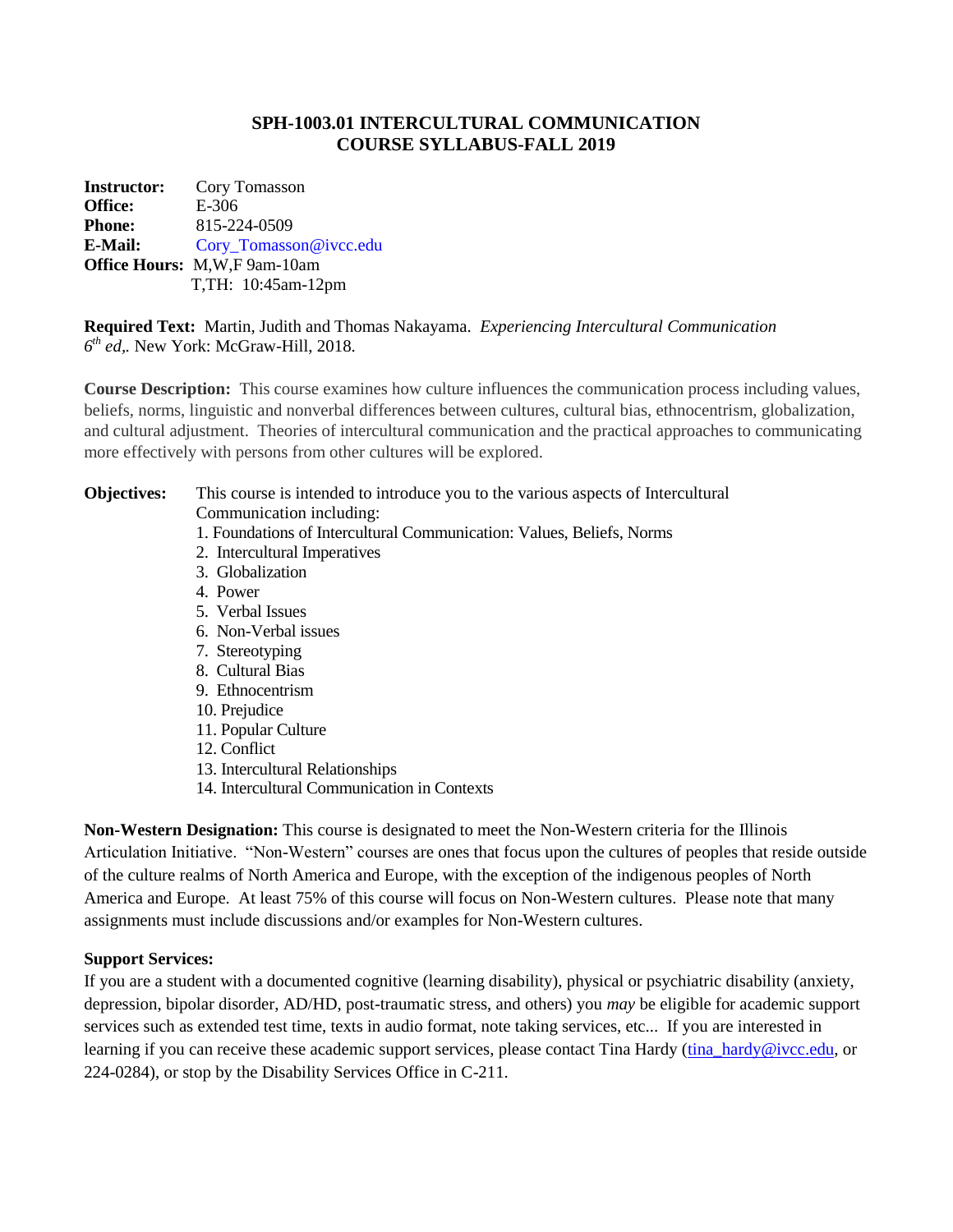## **Course Policies**

| Attendance:        | Attendance is mandatory. Absences will only be excused with prior notice to the<br>instructor and with the instructor's permission. If a student receives 2 unexcused<br>absences, his/her final grade will be reduced by 1 letter grade. If 3 unexcused absences<br>are received, the student's final grade becomes an automatic "F".                                                                                                                                                                                                                                                                                                                                                                                                                                                                                                                          |                                                                                                       |
|--------------------|-----------------------------------------------------------------------------------------------------------------------------------------------------------------------------------------------------------------------------------------------------------------------------------------------------------------------------------------------------------------------------------------------------------------------------------------------------------------------------------------------------------------------------------------------------------------------------------------------------------------------------------------------------------------------------------------------------------------------------------------------------------------------------------------------------------------------------------------------------------------|-------------------------------------------------------------------------------------------------------|
| Withdrawal:        | If a student wishes to withdrawal from class, it is his/her responsibility to complete the<br>proper form in the Records Office or at www.ivcc.edu/withdraw. This authorizes IVCC<br>to remove him/her from the course. Entering the student ID number serves as the<br>student's electronic signature. IVCC has the right to rescind a withdrawal or create a<br>withdrawal in cases of academic dishonesty, plagiarism, cheating, or class disruption.<br>Students should be aware of the impact of a withdrawal on full-time status for insurance<br>purposes and for financial aid. It is highly recommended that students meet with their<br>instructor or with a counselor before withdrawing from a class to discuss if a withdrawal<br>is the best course of action for that particular student. The last day to withdraw is<br><b>November 4, 2019</b> |                                                                                                       |
| <b>Late Work:</b>  | Late work will only be accepted if a student has an excused absence. It is the student's<br>responsibility to contact the instructor to schedule the make-up work.                                                                                                                                                                                                                                                                                                                                                                                                                                                                                                                                                                                                                                                                                              |                                                                                                       |
|                    | <b>Plagiarism/Cheating:</b> If a student is caught plagiarizing: Depending on the severity of the plagiarism, he/she will<br>receive an "F" on a portion of or the entire assignment. If a student is caught cheating, the<br>student will receive an "F" on the assignment, and as a final grade in the course. Also<br>know that this constitutes as "academic dishonesty" as defined in the student code of<br>conduct and will be handled in that manner.                                                                                                                                                                                                                                                                                                                                                                                                   |                                                                                                       |
| <b>Evaluation:</b> | <b>Total Points Possible = 425 Points</b><br>Exams (3 exams worth 50 points each)<br>Discussion Questions and Oral Responses<br><b>Intercultural Interaction Project</b><br><b>Intercultural Research Paper</b><br><b>Intercultural Research Oral Presentation</b><br><b>Intercultural Comparison and Contrast Paper</b><br><b>Intercultural Research Peer Critique</b><br><b>Current Event Articles</b>                                                                                                                                                                                                                                                                                                                                                                                                                                                        | 150 Points<br>50 Points<br>50 Points<br>50 Points<br>50 Points<br>25 Points<br>25 Points<br>25 Points |
| <b>Grading</b>     | Students will be evaluated on the following scale:<br>$90-100% = A$<br>$80-89\% = B$<br>$70-79\% = C$<br>$60-69\% = D$<br>$<60\%=$<br>$\mathbf{F}$                                                                                                                                                                                                                                                                                                                                                                                                                                                                                                                                                                                                                                                                                                              |                                                                                                       |

### **\*\*ALL STUDENTS SHOULD RETAIN EVERY ASSIGNMENT THAT IS GRADED AND HANDED BACK. THIS WILL ALLOW YOU TO KEEP TRACK OF YOUR OWN GRADES. FINAL GRADES ARE CALCULATED ON A TOTAL POINTS SCALE.**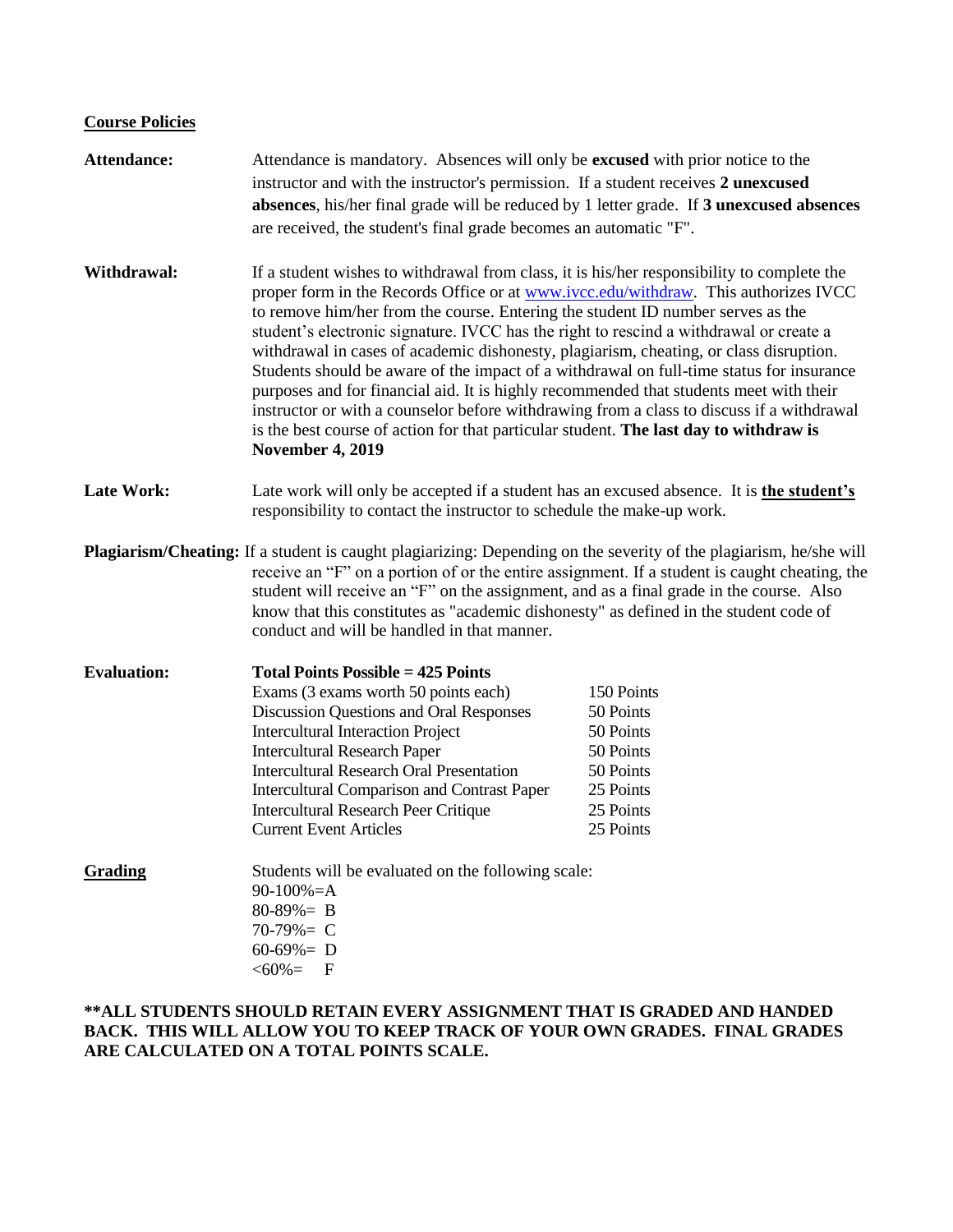#### **TENTATIVE SCHEDULE**

#### **DATE TOPICS TO BE DISCUSSED & ASSIGNMENTS**

- Aug 15 Introduction to class
- Aug 20 Chapters 1/ (Explain Current Event Articles/Create Schedule)
- Aug 22 Chapter 2/ Current Event Article
- Aug 27 Chapter 3/ Discussion Question 1 Assigned/Current Event Article
- Aug 29 Chapter 4/Discussion Question 1 Due/Current Event Article
- Sep 3 Exam 1
- Sep 5 Chapter 5/Current Event Article// Interaction Assignment Assigned
- Sep 10 Chapter 6 /Current Event Article/ Interaction Culture Selection/Discussion Question 2 Assigned
- Sep 12 Chapter 7/ Current Event Article/
- Sep 17 Chapter 8/ Current Event Article/ Discussion Question 2 Due
- Sep 19 Chapter 9/Current Event Article/ Discussion Question 3 Assigned
- Sep 24 Guest Speaker
- Sep 26 Exam #2
- Oct 1 Intercultural Interaction Project Due/Presentations
- Oct 3 Intercultural Interaction Project Presentations/Discussion Question #4 Assigned
- Oct 8 Discussion Question # 4 Due/Intercultural Research Project Assigned
- Oct 10 Intercultural Research Culture Selection/
- Oct 15 Library Visit
- Oct 17 Peer Review
- Oct 22 Work on Research Project
- Oct 24 Research Project Due/Presentations
- Oct 29 Research Project Presentations
- Oct 31 Project Evaluations/ Partner Compare & Contrast Assignment Assigned
- Nov 5 Work on Partner Assignment
- Nov 7 Work on Partner Assignment
- Nov 12 Partner Presentations
- Nov 14 Partner Presentations
- Nov 19 Chapter 10/Current Event Article
- Nov 21 Chapter 11/Current Event Article
- Nov 26 Chapter 12/Current Event Article
- Nov 28 Thanksgiving Break- COLLEGE CLOSED
- Dec 3 Chapter 13
- Dec 5 Exam #3
- Dec 11 Return Exam #3/Final Course Assessment